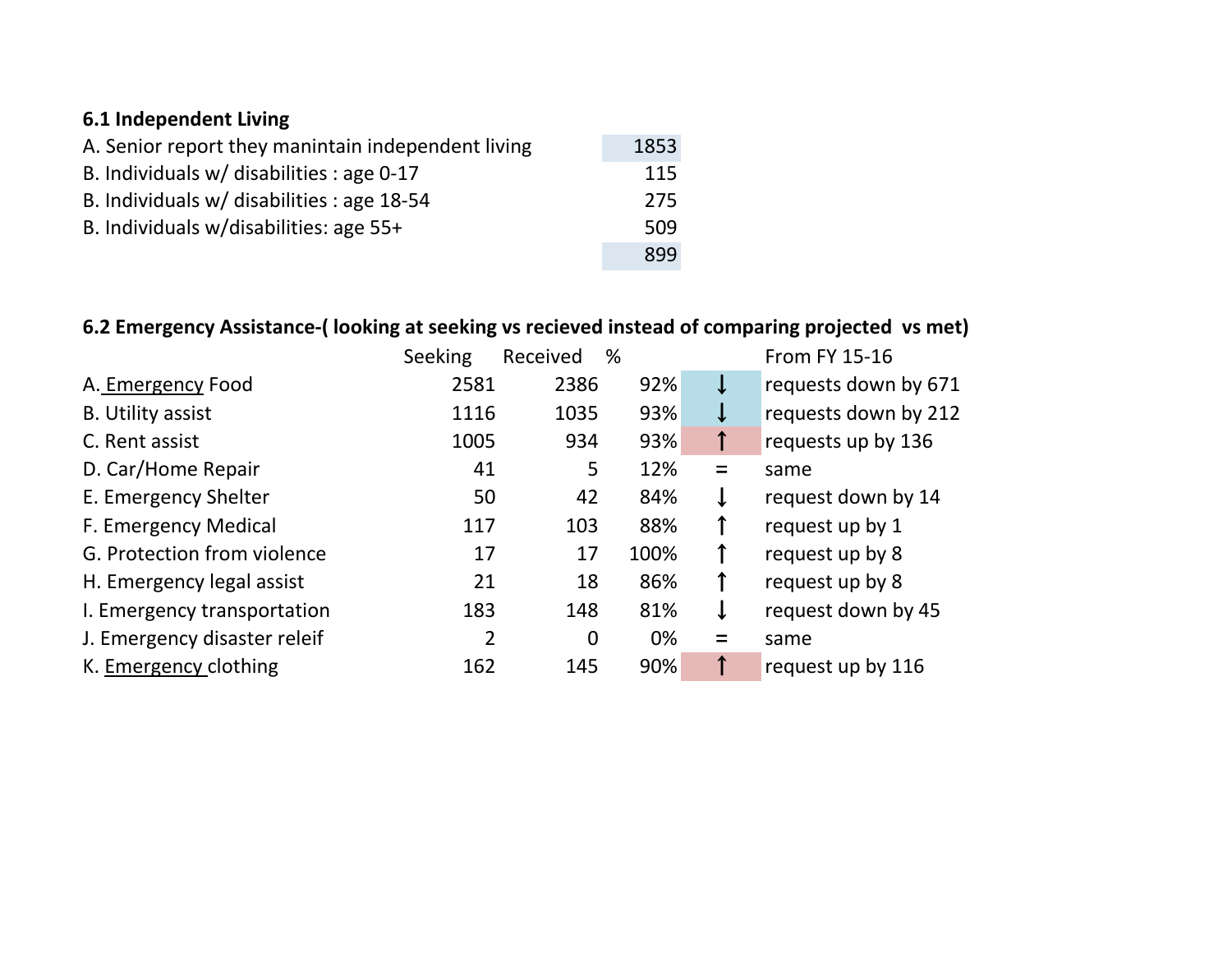#### **6.3 Child and Family Development**